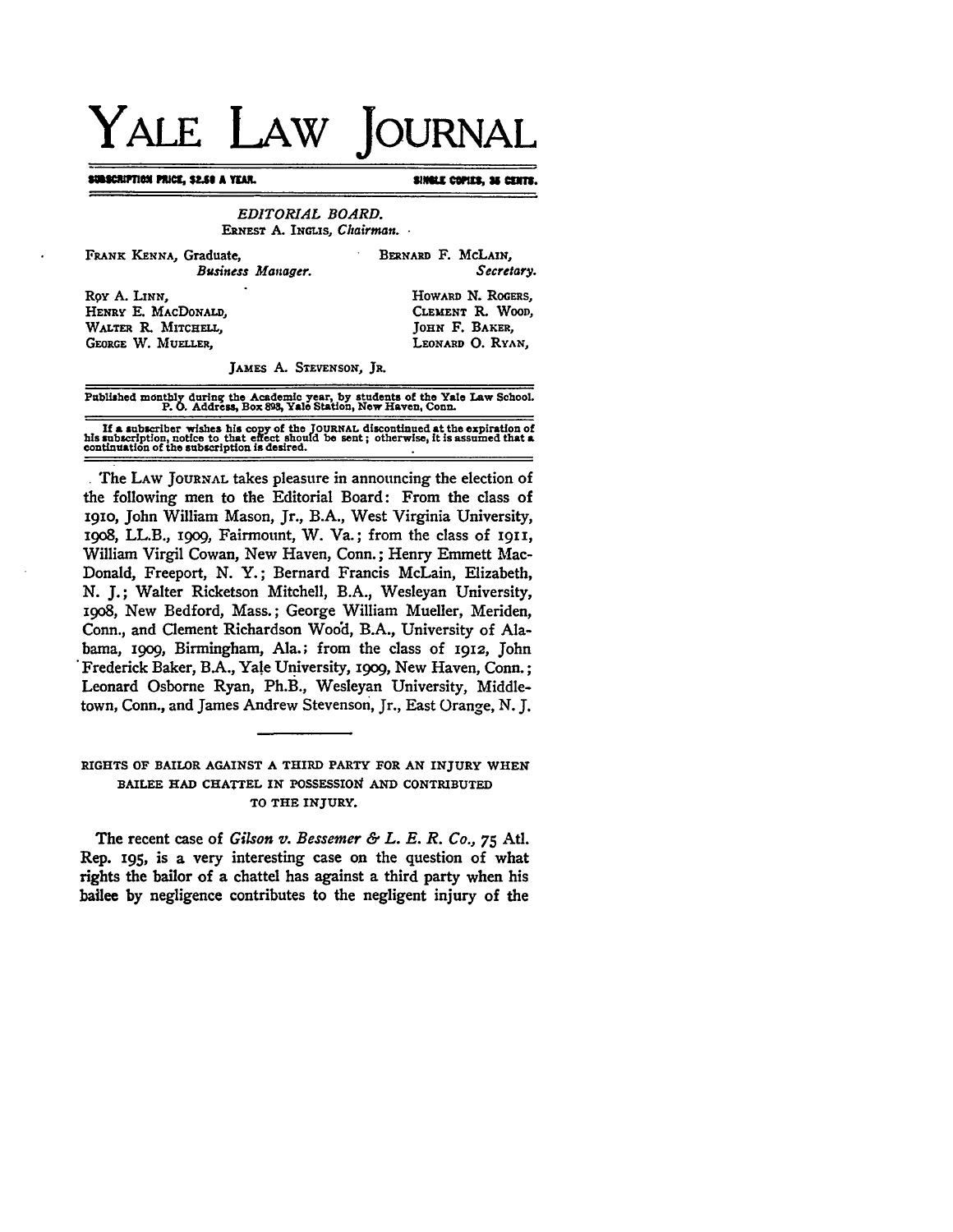third party. There are two views on this question, one imputing the negligence of a bailee to his bailor and the other allowing the bailor to recover. The latter view was adhered to **by** the court in this case. The view taken **by** the court was that "Where the owner of a livery stable lets out a horse and buggy and the horse is killed at a grade crossing **by** the joint negligence of the bailee and the railroad company, the negligence of the bailee is not to be imputed to the owner of the horse, so as to prevent him from recovering from the railroad company."

The court then shows what a bailment is and that the relation between a livery stable keeper and hirer of horse and buggy is that of bailor and bailee. In arriving at the conclusion that the negligence of the bailee is not to be imputed to the bailor, the court seems to rely largely on recent text books as *Edwards on Bailments, Van Zile on Bailments* and *Thompson on Negligence,* also citing the case of *Bard v. Yohn,* **26** Pa. 486. These text books argue that the bailee is not a servant or under control of the bailor and because he does not stand in the place of the bailor his negligence cannot be imputed to the bailor. The bailor and bailee are independent parties and hence the doctrine of respondant superior cannot be involved.

There are not many cases on the subject and a review of them shows that the courts have taken both sides on this question. The court in *Hirliliy v. Smith,* 1 i6 Mass. **265,** in deciding the right of a third party against a bailor because of bailee's fault laid it down as law that "The owner of a horse and carriage is not liable for an injury caused **by** the negligent driving of a borrower, to a third person if they were not being used at the time in the owner's business." **By** applying this principle the bailor could not sue the third party because the bailee was not his agent.

**A** remarkably strong case supporting this doctrine is that of *New Jersey Electric Ry. Co. v. New York L. E. & W. Ry. Co.,* 61 N. J. L. 287; 43 **L.** R. A. 849. The court made a very exhaustive review of the cases in point and held in conclusion that "The negligence of the bailee or his servants or agents is not imputable to the bailor, and will not prevent recovery."

In this case the plaintiff let out to another railroad company a locomotive and cars. The defendant was a street railway com-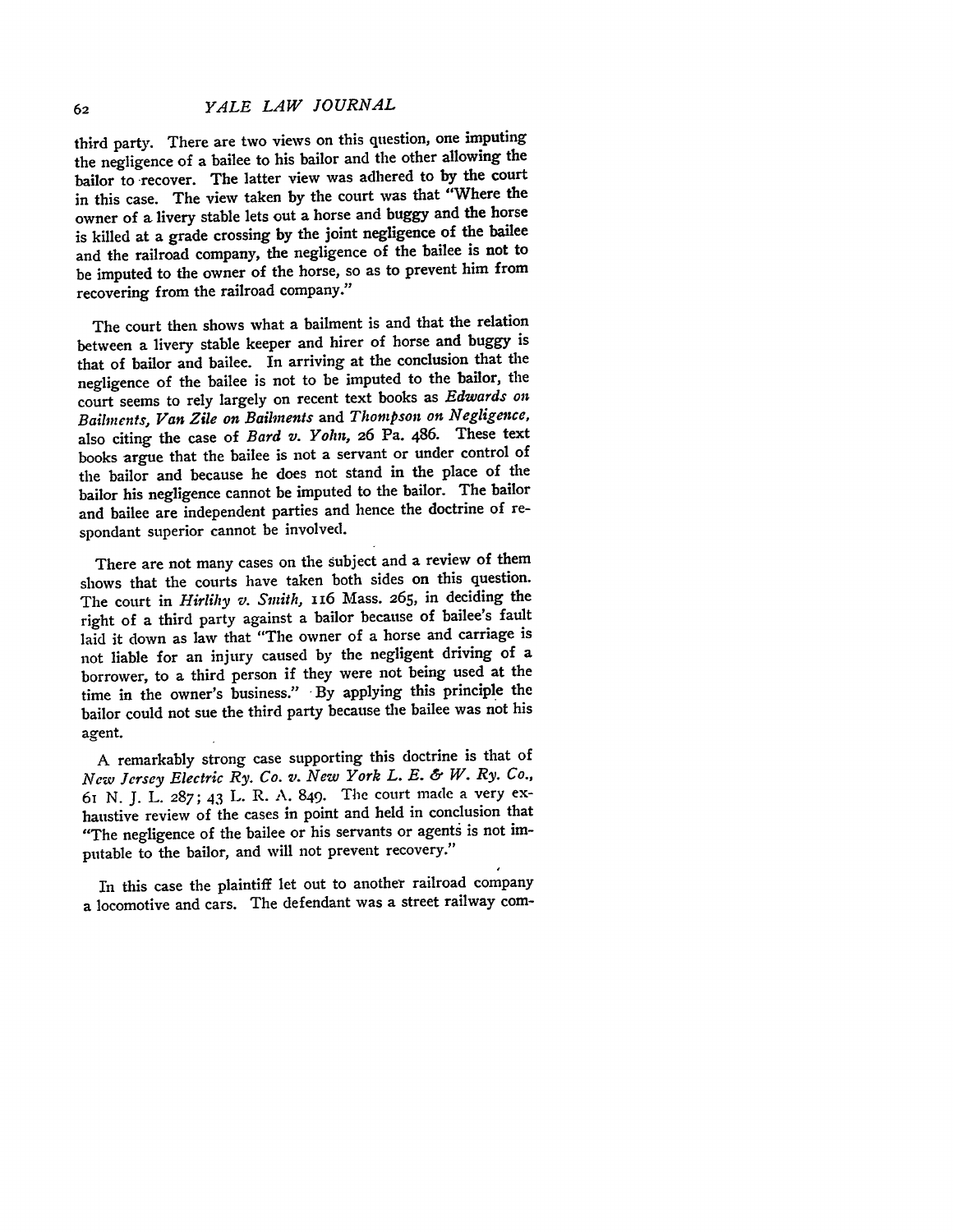pany whose tracks crossed those of the second railway company.<br>The jury by a special verdict found that negligence on the part of both parties had contributed to a collision at the crossing point of the roads. In this coll were injured. After showing that where there was no negligence on part of the bailee the bailor could recover against a third party the court went on to say: "The general property remains in the bailor and the bailee only has a special interest for the express or implied objects of the bailment. Under these general rules now well established as governing the contract of bailment, it would be entirely too artificial to say that no right of action existed **by** the bailor against a third party as a wrongdoer for injury **by** negligence or otherwise, to the chattel which was the subject of bailment. . . . It would seem, upon reason, that there could exist no objection to the joint liability of the wrongdoer and the bailee when the joint negligent act of both caused the injury."

The distinction between the relation of bailor and bailee and that of master and servant was then pointed out. No agency existed in this case to bring it under the agency doctrine of imputable negligence.

Analagous cases were then taken **by** the court. Cases were cited showing that negligence of one passenger is not imputable to the railway company, which is a common carrier of all passengers. The court said here, "There must exist concurring negligence in some respect in the railway company." The Court also laid stress on the fact that the owner of a reversionary interest of chattel has the same right of action in respect to injury thereto as in the case of real property. *Halsey v. Lehigh Valley Ry. Co.,* <sup>45</sup>**N. J.** L. **26;** *Potts v. Clarke, 2o* **N. J.** L. **536.** Continuig, the court distinguishes between the bailment of a common carrier which is an insurer of goods entering into a particular contract of bailment, and the bailment of chattels per line.

In conclusion the court said, "The bailee was bound to use reasonable care and diligence in the preservation of the property from injury. The defendant in the operation of the electric car was bound to exercise reasonable care in avoiding injury to the property of which the plaintiff was the owner. It would seem that the intervention of the negligence of the bailee could not shield. the defendant from injury caused **by** its own negligence.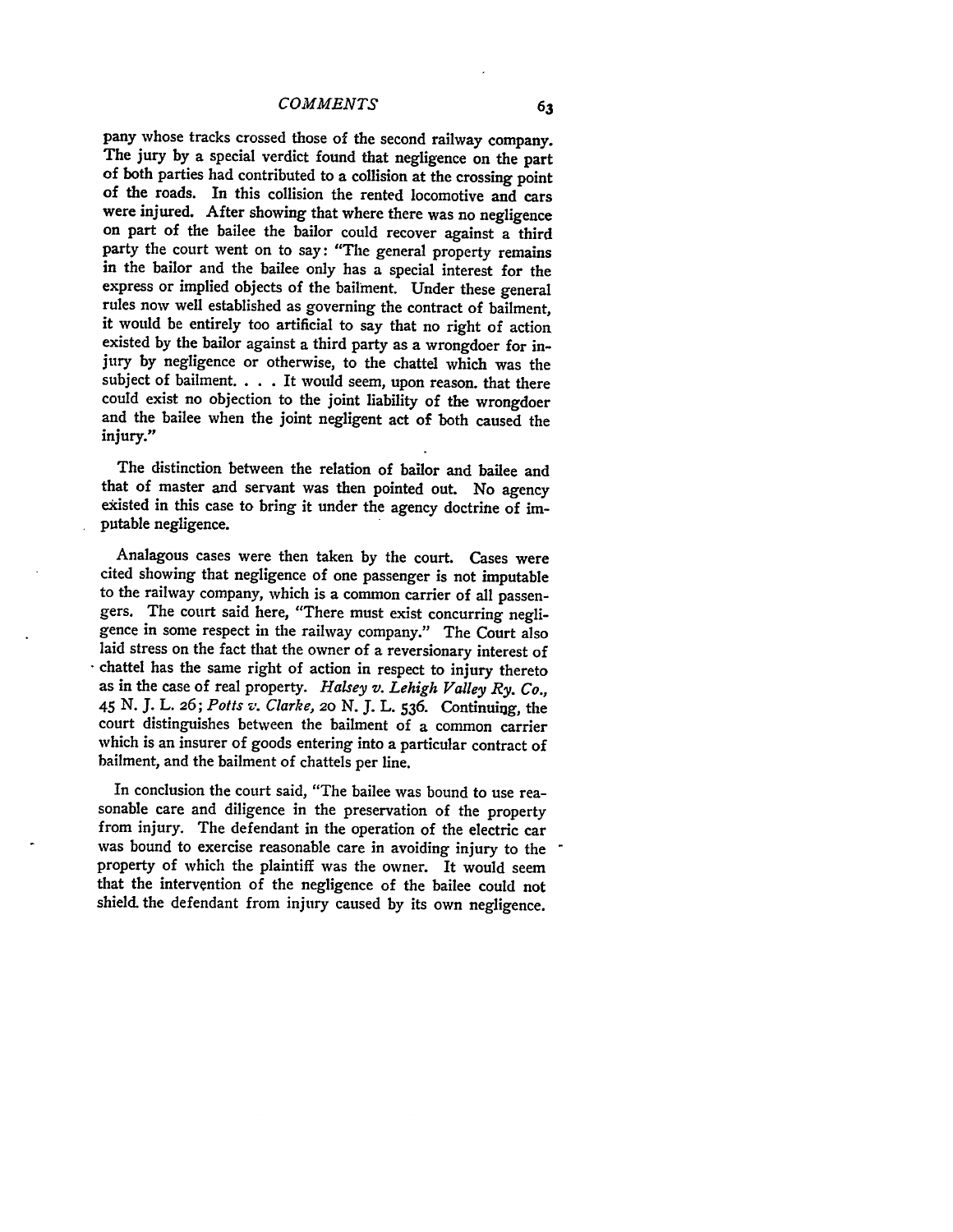Both might have been selected as joint tort feasors, or the action could be maintained against either. **. .** . Each is liable upon its own negligence and the negligence of the bailee is not imputable to the plaintiff as a shield to the defendant against recovery. The case of *Bard v. Yohn; 26* Pa.. 486, cited in the case under comment accords with this view.

An interesting analogous case is that of *Boehm v. Bethlehem, 4* Pa. Supr. Ct. 385. It was held that the owner of a building was not prevented from recovering from a borough for damages from an overflow caused by the negligent obstruction of a sewer because his tenants had thrown some of the obstructions into the sewer.

The opposing view is very strongly supported. In the case of *Sv alnss Co. v. Vicksburg L. & P. Ry. Co.,* i53 Fed. Rep. 774, it was held that contributory negligence of a compress company which had possession of the cotton as bailee at the time it was destroyed is imputable to the owner and contributed a defense. Here the insurance company was subrogated to the rights of the owners of the cotton and because of the negligence being imputed to owner could not recover. The bailor in this case had no knowledge of the negligence of the compressing company which left cotton on a platform where sparks from passing engines could set it on fire. Hence acquiescence could be no reason for imputing negligence to the bailor. Somewhat analogous is the imputing of the negligence of a consignor to his consignee. *McCarthy v. Louisville Ry. Co.,* iO2 Ala. 193.

Another case of cotton being injured in the hands of a bailee is that of *Ry. Co. v. Tankersley,* 63 Tex. **57.** Here the court in speaking of the rights of the plaintiff said: "For if the cotton was stored with C. C. Wilson & Co. then they were the bailors of the plaintiff. And if it was in an exposed and dangerous place and this was known to Wilson & Co., or might have been known by 'slight care and attention' on their part and that cotton was destroyed by reason of being so exposed, then the negligence in this regard would be imputable to appellee and would constitute a defense to his action against appellant."

A similar line of reasoning is followed in the case of gratuitous bailee. The case of *Ry. Co. v. SiMS,* 77 Miss. **325,** is an example of this. There the court was speaking of the rights of bailee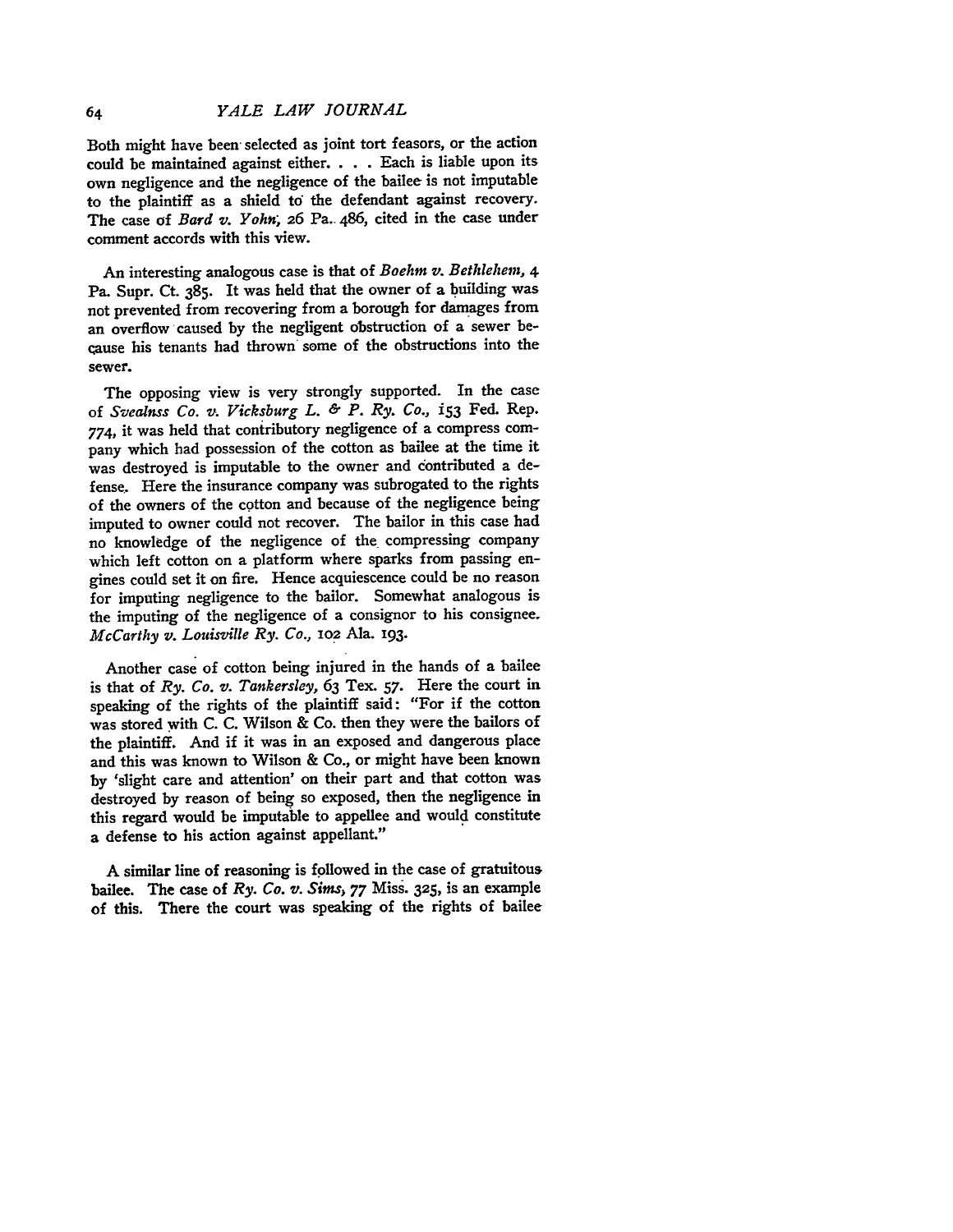and bailor against third parties, and said: "Whatever entitles to a recovery entitles either bailor or bailee to such recovery. *E converso* whatever forbids a recovery to the bailee will also defeat the bailor's action.

Another case of gratuitous bailee is that of *Welty v. Indianapolis & Vincennes Ry. Co.,* **Io5 Ind. 55.** It was decided **by** this case that "Where the borrower of a horse while intoxicated, rides the animal along a highway to a railroad crossing, and, there being no fence or cattle guard as required **by** statute, the horse turns and proceeds upon the track until killed **by** an approaching train the railway company is not liable to the owner in an action based upon the statute requiring such companies to keep their tracks securely fenced." The case of *Forbes Township v. King,* 84 Pa. St. **23o,** follows this view, holding that "The owner of a horse lent without line is responsible for the negligence of the borrower, and if the negligence of the latter contributed to an accident whereby the horse was killed, the-owner cannot recover.

Thus it will be seen that there is strong authority on both sides. Those cases supporting the case under comment hold that there is no relation of master and servant and because the bailee is not an agent his negligence cannot be imputed to bailor **or** doctrine of respondent superior invoked.

The other side argues that the bailor gives up for a certain time and under certain conditions his right to a chattel. The bailee takes the chattel not as an agent, but as an independent party acting for himself. The bailor after a time acquires the right to possession of his chattel. He"finds that it is injured and wishes to recover against a third party who committed the injury. But the courts hold his substitute has **by** his negligence contributed to the accident and is prevented from recovering. Hence the bailor cannot get any better rights than the party he clothed with rights of possession.

The supporting cases appear to assume that the only way negligence can be imputed is **by** the master and servant doctrine. But it seems as if there were a distinction between an agent and a substitute and that the doctrine of agent and principal need not be used to uphold the view of the courts opposed to the view of the case under comment.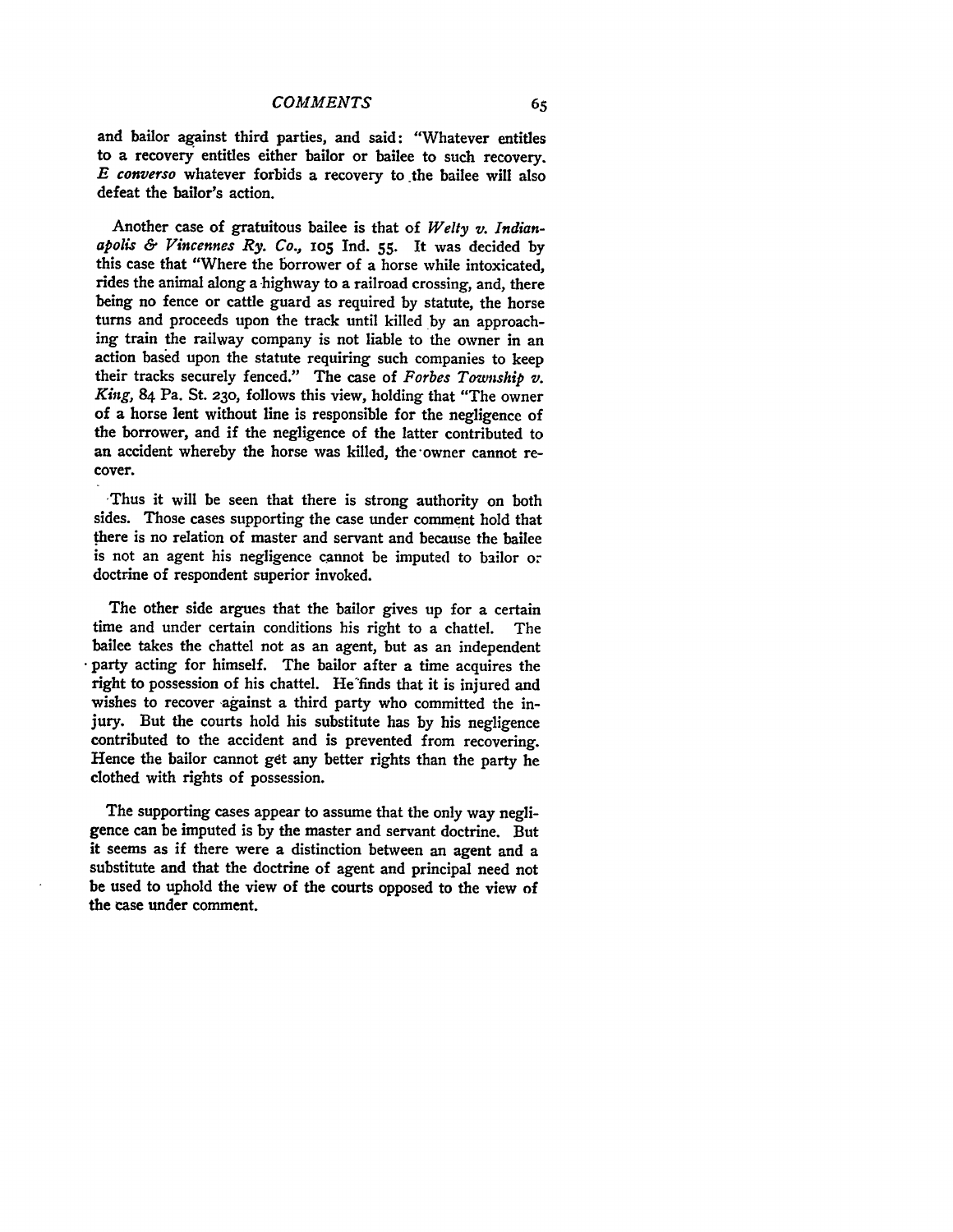# *YALE LAW JOURNAL*

As stated before, recent text books favor the doctrine of the case under comment. Otherwise opinion seems evenly divided. The bailor at one time had no rights against third parties. However, the right of bringing trover, replevin and trespass against third parties for injury to his chattel in the hands of bailee have been gradually acquired and this case seems to be in line with the **in**creasing rights of the bailee to sue.

# **UNREASONABLE DISCRIMINATION IN THE EXERCISE OF THE POLICE POWER.**

It has generally been agreed **by** all the courts that it is much easier to perceive and realize the existence and the sources of the police power than to mark its limitations or prescribe limits to its exercise. *Commonwealth v. Alger,* 7 Cush. (Mass.) **85.** It is always easier, says Chief Justice Waite, to determine whether a particular case comes within the general scope of the power than to give an abstract definition of the general scope of the power itself which will be in all respects accurate. *Stone v. Mississippi,* ioi U. S. 814.

But in the recent case of *People ex. rel. Duryea v. Wilber, 9o* **N. E.** I **I4O,** the New York Court of Appeals did not find it easy to determine whether that particular case came within the scope of the police power, since the decision was only reached **by** the close vote of four to three justices that an amendment to the Greater New York Charter, requiring that all public dancing academies and schools where a charge is made for teaching dancing shall procure a license authorizing the business to be conducted at the place named, was unconstitutional. This case was one of considerable public interest as the statute in question had been framed and passed through the urgent efforts of the Committee on Amusement and Vacation Resources of Working Girls as a measure to mitigate the evils of the cheap dance hall. In addition to the requirement of a license at a cost of \$5o per year, the law laid down various other rules governing the conduct of such dancing academies, but only the resorts where dancing was taught for a consideration had to secure the license.

This classification the majority of the justices held was wholly an arbitrary and unjust discrimination, since it was based on a

66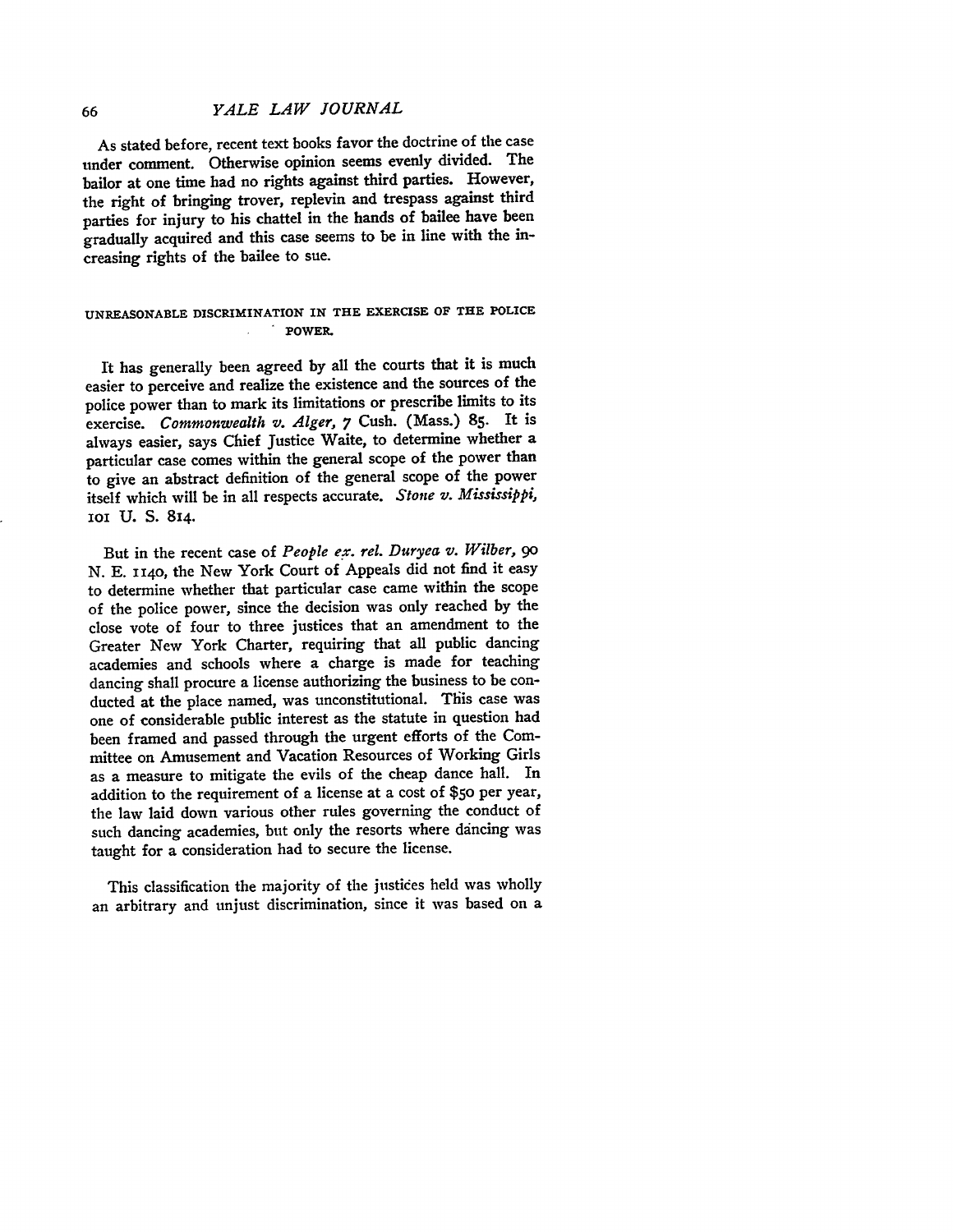ground that was without reason, "for there is nothing in the fact of teaching as distinguished from dancing without a teacher that has any injurious effect upon or relation to the morals, health, or good order of the community." Nor was the act intended as a revenue measure as the fees were all to go for the payment of the inspectors' salaries. The three dissenting justices felt that the wisdom of such legislation was no concern of the courts, and since the law only required a discrimination based on the police power to rest on a plausible reason, and there were reasons advanced which would at least support an argument in this case, they held it a constitutional exercise of the police power as promoting the public safety, health, and decency.

As a general rule, laws to be valid as police regulations must be necessary to the health, morals, order or safety of the community and no law prohibiting that which is harmless in itself or commanding that to be done which does not tend to promote the health, safety, or welfare of society, will be sustained, since it would be an unauthorized exercise of the power. Ex parte *Whitewell,* **98** Cal. *73.* While the police power confided to the legislature is very extensive and in its exercise a very wide discretion as to what is needful or proper for that purpose is necessarily given to it, so that any business, occupation, rights, franchises or privileges becoming obnoxious can be regulated for the public welfare even to suppression, still this power is not above the Constitution, but rather begins only where the Constitution ends. *New Orleans Water Works Co. v. St. Tammany Water Works Co.,* **14** Fed. 194; *Wright v. Hart, 182* **N.** Y. **330.**

As a general proposition it may be stated that it is in the province of the law **making** power to determine whether the exigencies exist calling into exercise the power, and the exercise of its discretion in this respect is not the subject of judicial review. What are the subjects of its exercise and reasonable regulations is clearly established to be a judicial question. *T. W. & W. R. W. Co. v. City of Jacksonville,* **67 Ill. 37.** The determination of the legislature as to what is a proper exercise of the power is not final or conclusive, but is subject to the scrutiny of the courts and a statute to be upheld must have some relation to the ends sought **by** the police power and the liberties of the people and the rights of property must not be unnecessarily invaded. If it violates no express commands of the Constitution and tends in a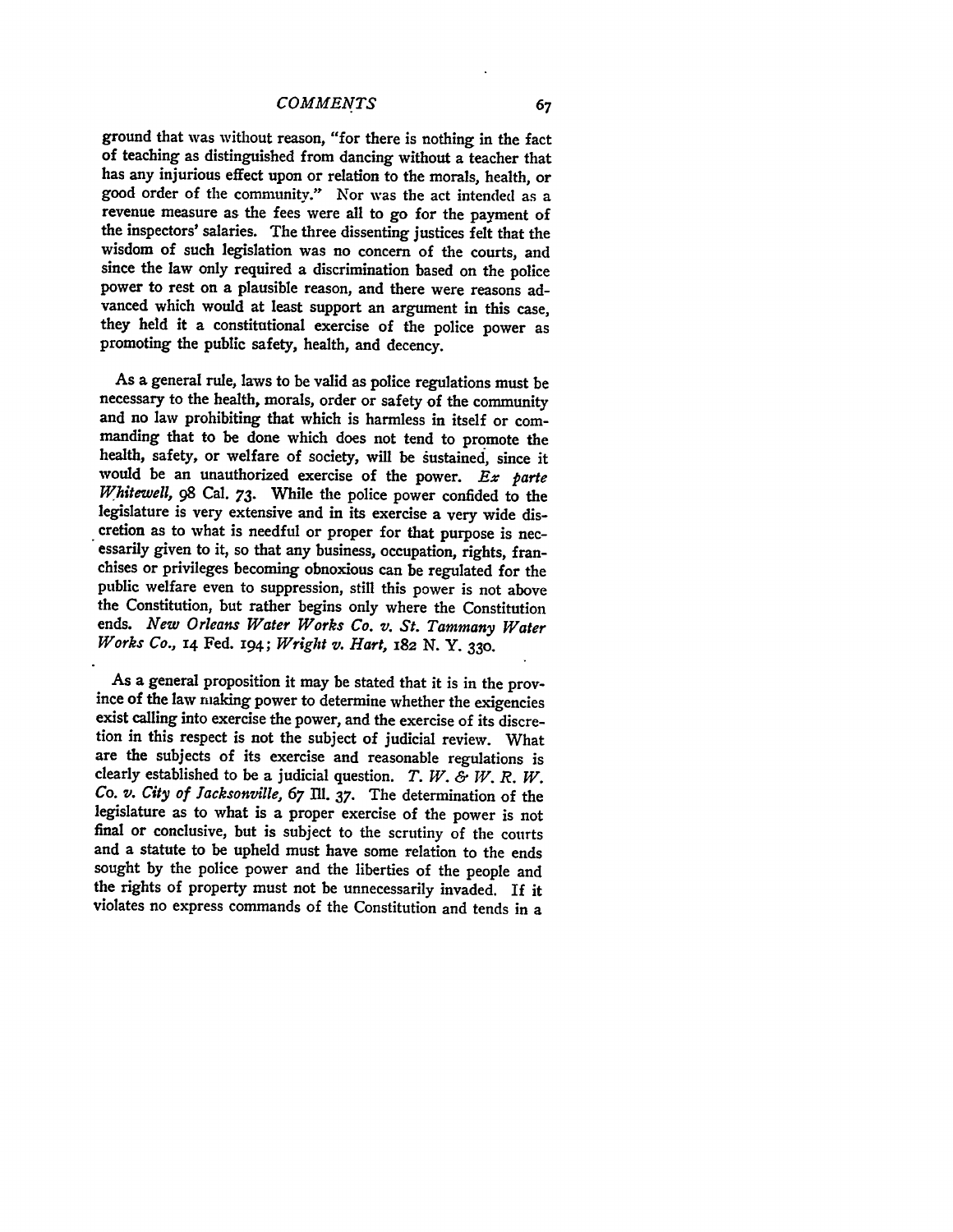degree that is perceptible and- clear towards the preservation of the lives, the health, the morals, or the welfare of the community, and is not passed ostensibly in favor of the promotion of some distinct and totally different purpose, it comes within the jurisdiction of the legislature and the courts will sustain it. *People v. Gilison,* io9 **N. Y. 389;** *Wright v. Hart, supra; Chicago B. &* **Q.** *R. Co. v. State, 47* Neb. 549.

But the most frequent source of, unconstitutionality is not in the subject sought to be regulated, but in the existence of arbitrary distinctions as in the principal case. The rule requiring equality of treatment and protection is that such acts shall operate in their requirements with substantial equality to all. It is not sufficient that a classification has been enacted under the police legislation of the State, but it must appear that it is based upon some reasonable ground which has a proper relation to the attempted classification and is not a mere arbitrary selection. *Russel on Police Power,* p. 74. But such equality is not denied where the law operates alike upon all persons and property similarly situated. *Wallston v. Nervin,* **128 U.** S. 578. Accordingly the Supreme Court has held that a municipal ordinance prohibiting washing and ironing in public laundries and washhouses within defined territorial limits, from ten o'clock at night till six in the morning, was a proper police regulation. Class legislation, discriminating against some and favoring others, is prohibited; but legislation which is carrying out a public purpose and is limited in its application, if within the sphere of its operations it affects alike all persons similarly situated, is not unconstitutional. *Barbier v. Conizolly,* **113 U.** S. **27.**

In the case of *People ex rel Farrington v. Mensching, 187* **N.** Y. **8,** decided in i9o7, the Court held a statute unconstitutional which imposed a tax of two cents on each share of corporate stock of one hundred dollars of face value or fraction thereof. The tax was thus measured **by** the number of shares regardless of their actual value. **All** corporate shares were placed in one class, but all members of the class were not treated alike, the statute bearing heavily on some and lightly on others: The **I899** anti-department store law of Missouri was an interesting example of the application of the rule of the principal case. In that case a statute of Missouri provided that in cities of fifty thousand population, certain enumerated kinds of goods should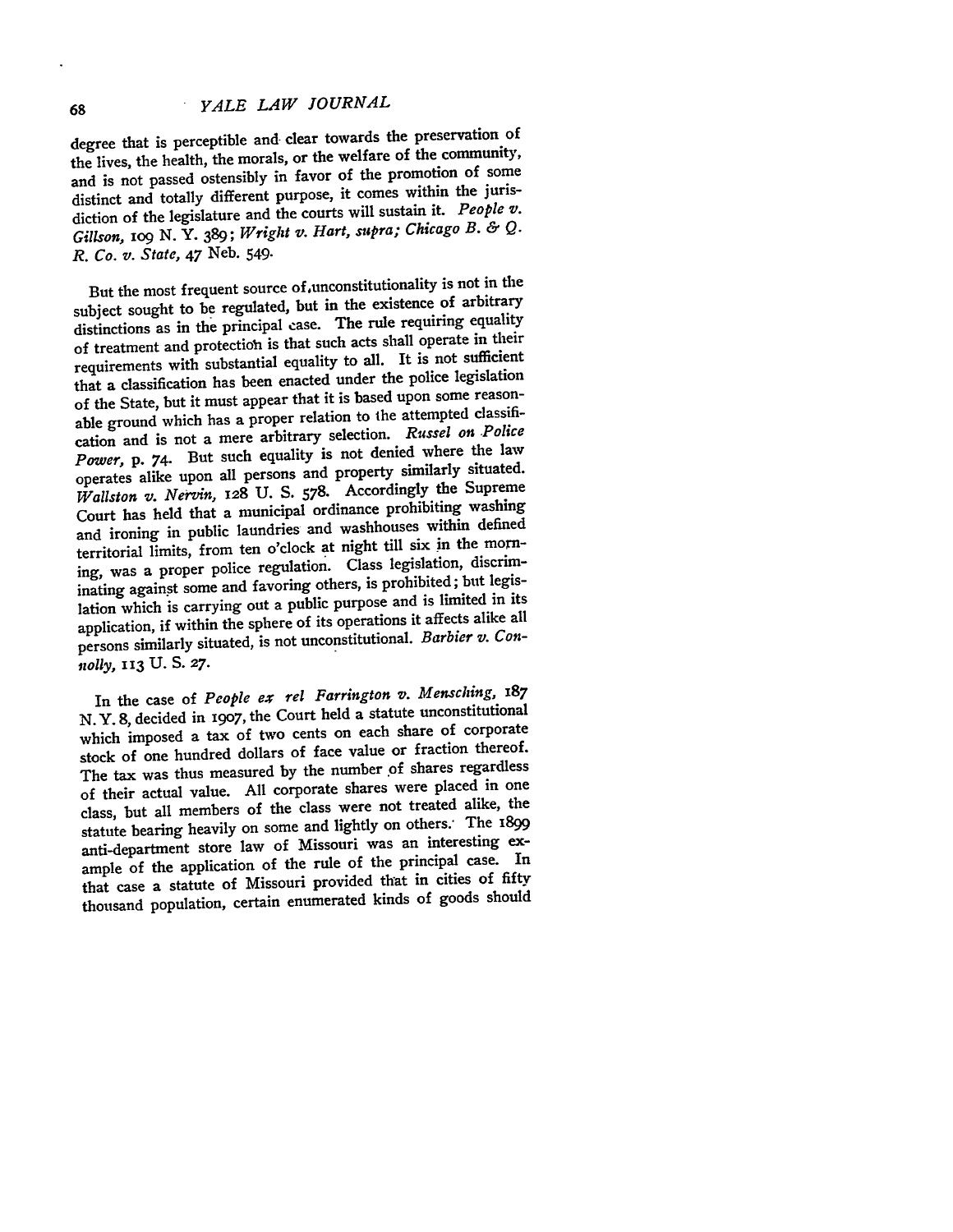not be sold in the same building under a unit of management without paying a tax of from \$3oo to \$8oo fixed **by** the Board of Commissioners for each city and which was to be uniform only in the same city. This was held to create a purely arbitrary distinction and to be void. *State ex ref Wyatt v. Ashbrook, x54 Mo.* **375.**

Statutes regulating the right to practice medicine or other professions but allowing the right to all who have the qualifications prescribed, do not deny equal protection. *People v. Phippen, 70* Mich. **6;** *State v. Green,* **112** Ind. **462.** But if such a statute discriminates between persons engaged in the same profession or against citizens of other States, then equal protection is denied, as in *State v. Pennoyer,* **65 N.** H. **113,** where a statute was held unconstitutional which required one of two classes of physicians differing only in respect to the residence to be subject to the expense of obtaining a license from which the other party was **exempt.**

Where the act requiring any plumber before engaging in the business to take an examination and obtain a license, but permitted all members of a firm to pursue the business where one only had procured such a license and all the members of a corporation to pursue it where the manager only had procured such license, it was held that the act did not operate equally upon all of a class pursuing the calling under like circumstances and was invalid. *State v. Gardiner,* **58** Ohio St. **599.** If a law is impartial on its face, yet is applied and is so administered as to operate a denial of equal justice, it may be declared unconstitutional. *Yick Wo. v. Hopkins*, 118 U. S. 373. But the possibility of maladministration is not sufficient ground. *Williams v. Mississippi.* **170 U. S.** *213.*

From the principles laid down and the illustrations given of their application, it would appear, however, that the New York Court of Appeals has properly applied the law in the principal case.

#### **MALICIOUS INTERFERENCE** WITH **BUSINESS.**

Although the Courts, both in England and in America, have very generally held the rule, since *Stevenson v. Newham* (1853), **13 C.** B. **285,** that bad motive **by** itself is no tort, and that an act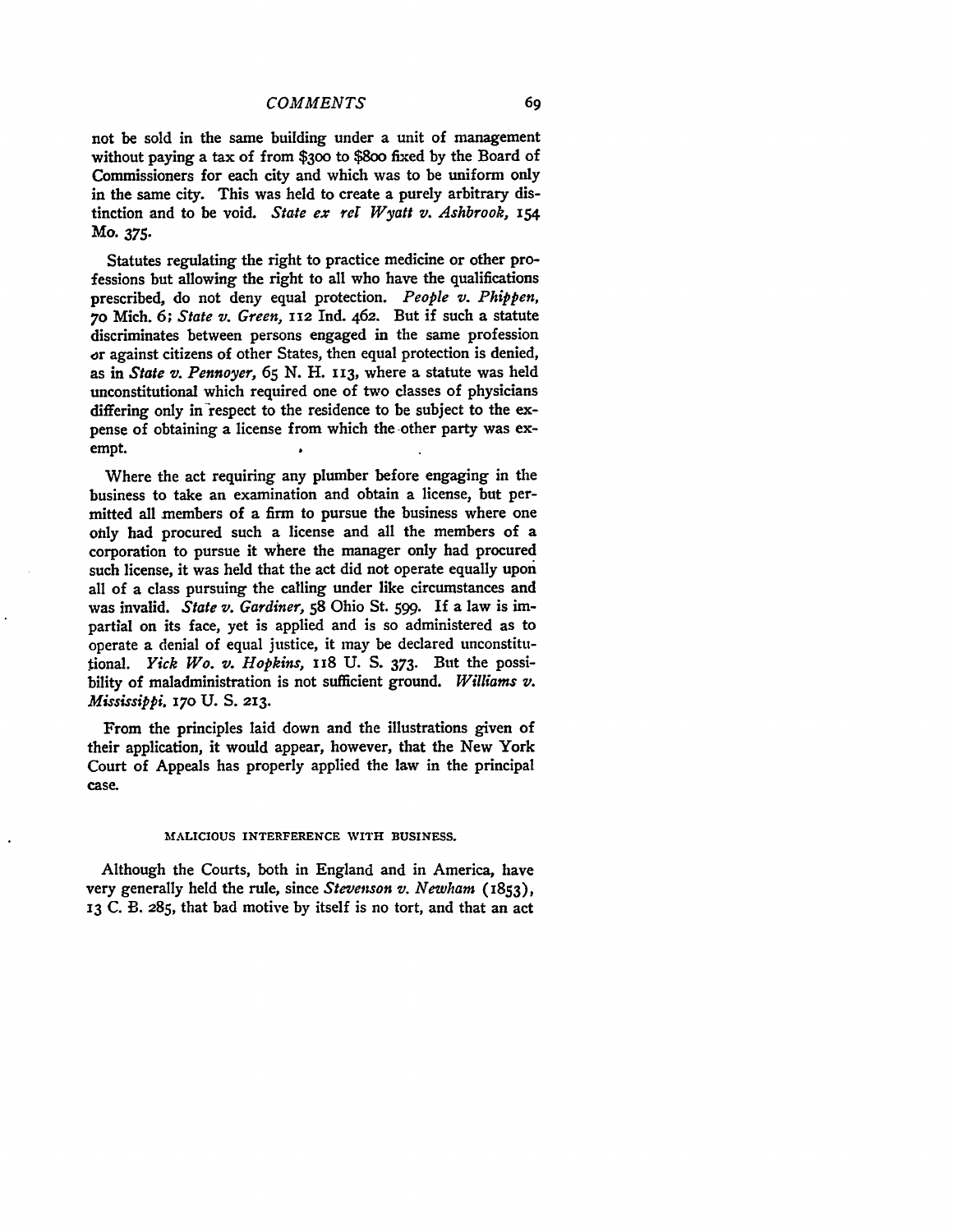lawful in itself is not converted by a malicious or bad motive into an unlawful act so as to make the doer of the act liable to a civil action, still the contrary opinion persists in presenting itself before the Courts.

The recent case of *Arnold v. Moffitt,* 75 Atl. (R. I.) **502,** has applied this doctrine, settled so clearly in the famous case of *Allen v. Flood* (1898), **App.** Cas. **i,** to an interesting and somewhat novel set of circumstances. It will be found upon examination that practically all the cases regarding malicious interference with business are those where the elements of conspiracy or breach of contract enter. In this case neither is present. The plaintiff, a contractor for electrical work, alleged ten instances where he claimed to have been delayed, hindered or discriminated against **by** the defendant, an inspector for the Providence Insurance Association. The defendant was charged with refusing and neglecting to make inspections within reasonable times, and at other times with maliciously requiring the plaintiff to make changes which were not required of other contractors. None of the ccunts were held to give a legal cause of action. Nevertheless, the plaintiff appeared to proceed on the theory that although the defendant may not have done any illegal act yet he was liable to the plaintiff **by** reason of the malicious character of his acts. But the Court held that as there was no proof of any illegal act on the part of the defendant, it was of no consequence that it might be made to appear that the defendant was actuated **by** malicious motives in what he did as inspector, and so gave **judg**ment for the defendant.

The question whether malice is an essential element of the cause of action in cases of interference with business, and in fact what malice means in this connection, has been the subject of very lengthy discussion in the cases which have arisen in England and this country since the modem labor problem has become so acute. In this respect, the principal case is in an entirely different field, and yet the principles governing it are not different in any way from those laid down in the labor cases.

There were certain expressions used **by** the judges in **the** English cases of *Lumnley v. Gye,* 2 **El.** & **B1.** 216; *Bowen s,. Hall* **(ig8i),** L. R. & 6 **Q.** B. Div. **333;** and *Temperton v. Russell* (893), **<sup>i</sup> Q.** B. **715,** which might readily be taken as supporting the view that malice is the gist of the action, and Lord Coleridge (after-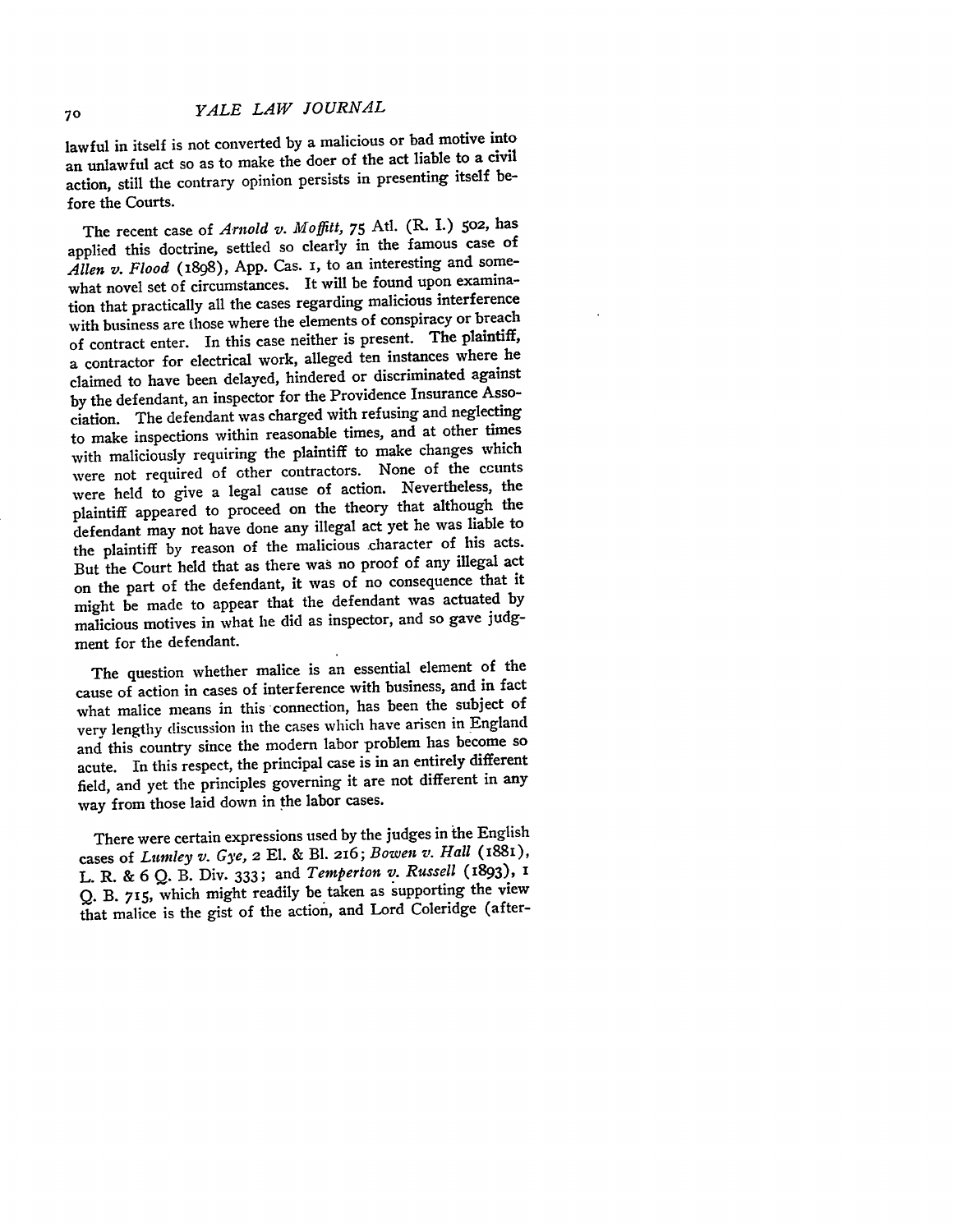Wards Lord Chief Justice of England) based his dissent to the first two of the above cited cases on this point. However, in all of these cases the defendant had been guilty of an unlawful act in expression of malicious motive in a definite illegal act committed **by** the defendant in all three cases.

But in *Allen v. Flood, supra,* the judges expressly denied these implications, and in *Quinn v. Leathen* **(i9oi), App.** Cas. 495, a still more recent case, Lord Mac Naghten, in speaking of Luniley v. *Gye, supra,* said: "I have no hesitation in saying that I think that decision was right-not on the ground of malicious intention<br>--that was not, I think, the gist of the action, but on the ground that the violation of a legal right committed knowingly is a cause of action, and that it is a cause of action to interfere with contractual relations recognized **by** law, if there is no sufficient justification for the interference."

It.is a settled rule in England now, as laid down **by** Lord Watson in *Allen v. Flood, supra,* that, "Although the rule may be otherwise with regard to crimes, the law of England does not take into account motive as constituting an element of civil wrong. Any invasion of the civil rights of another person is in itself a legal wrong, carrying with it liability to repair its necessary or natural consequences, in so far as these are injurious to the person whose right is infringed, whether the motive which prompted it be good, bad, or indifferent. But the existence of a bad motive in the case of an act not in itself illegal will not convert the act into a civil wrong for which reparation is due." The -same case quotes the definition of malice of Judge Bayley in *Bromage v. Prosser,* 4 B. **& C. 247.** "Malice in common acceptance of the term means ill will against a person. But in the legal sense it means a wrongful act done intentionally without just cause or excuse." This has often been approved, although it eliminates motive and includes only "wrongful" acts intentionally done.

In this country the same general doctrine has been followed. "Malicious motives make a bad act worse, but they cannot make that wrong which in its own essence is lawful. As long as a man keeps himself within the law **by** doing no act which violates it, we must leave his motive to Him who searches the heart." *Jenkins v. Fowler,* **24** Pa. St. **3o8.**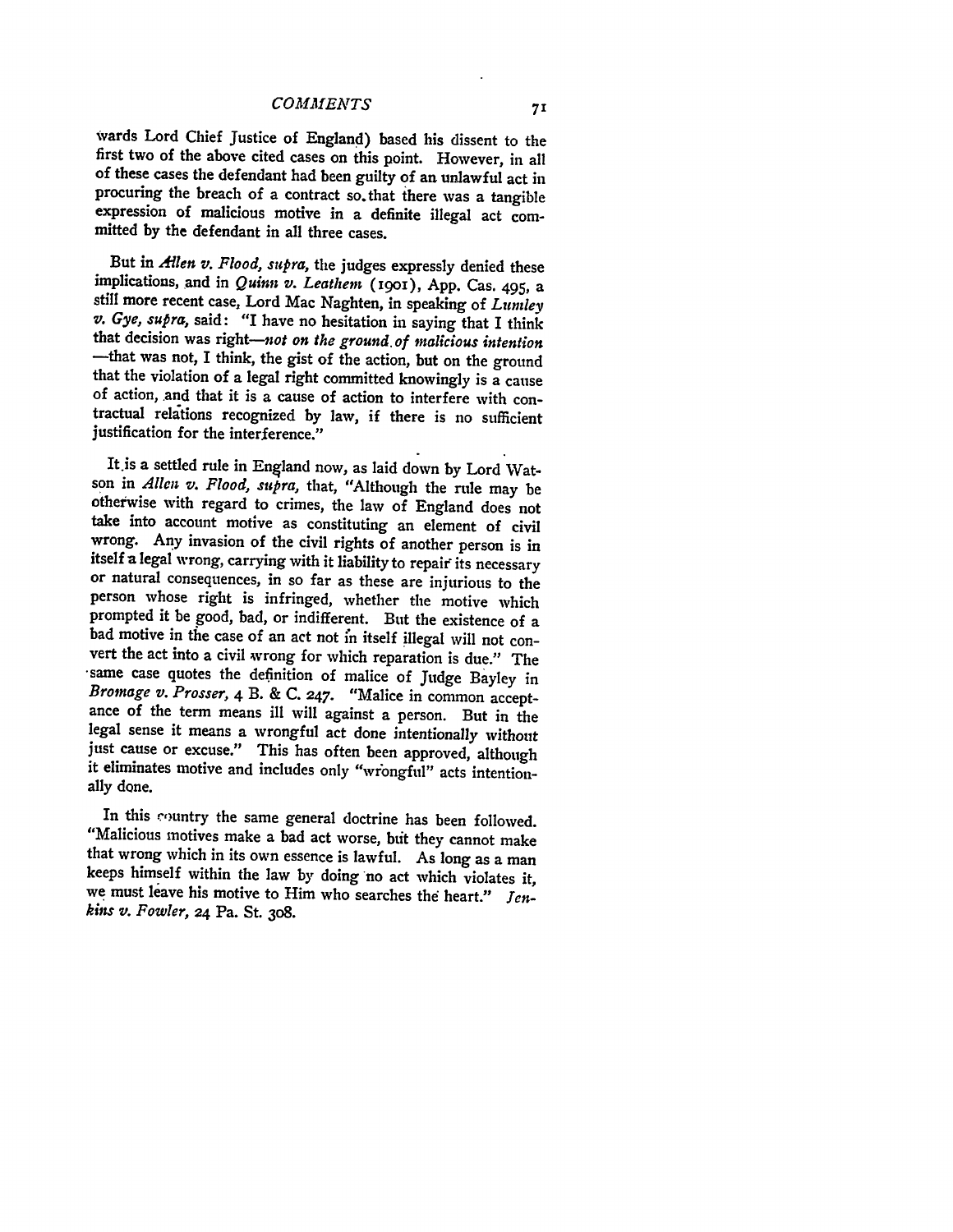Malice has been said to exist when defendant's acts were done without right or justifiable cause with the unlawful purpose to cause damage or loss to the plaintiff. *Walker v. Cronin*, 107 Mass. 562.

In view, however, of the many unsettled points regarding the rights of trade and labor, the Massachusetts Courts have felt it wise to leave a possible qualification to the general doctrine, that bad motive by itself can never be a tort. "It is said also that where one has the lawful right to do a thing, the motive by which he is actuated is immaterial. If the meaning of this and similar expressions is that where a person has the lawful right to do a thing, irrespective of his motive, this motive is immaterial, the proposition is a mere truism. If, however, the meaning is that where a person, if actuated by one kind of motive, has a lawful right to do a thing, the act is lawful when done under any conceivable motive, or that an act lawful under one set of circumstances, is therefore lawful under every conceivable set of circumstances, the first proposition does not commend itself to us as either legally or logically sound. In many cases the lawfulness of an act which causes damage to another may depend upon whether the act is for justifiable cause, and this justification may be found sometimes in the motive alone and sometimes in the circumstances and motive combined." *Plant v. Woods,* **176** Mass. 492.

In the United States, malicious interference with business, when it takes the form of interference with a contract between two parties, has called forth a variety of diverse opinion. The weight of opinion, including the United States Supreme Court, holds with *Lumley v. Gye,* and *Bowen v. Hall, supra,* that if one maliciously interferes between two parties and induces one of them to break that contract to the injury of the other, the party injured can maintain an action against the wrongdoer. *Angle v. Chicago, etc. R. Co.,* **151 U. S. I.**

Some Courts go so far as to hold that the action lies even though the contract would not have been enforceable against the party who was induced to break it. *Perkins v. Pendleton,* go Me. 166. And it has been held actionable even to wrongfully deter others from entering into contracts or business dealings with a party. *May v. Wood,* **172** Mass. **II.** *Contra, Guethler v. Altman,* 26 Ind. App. 587.